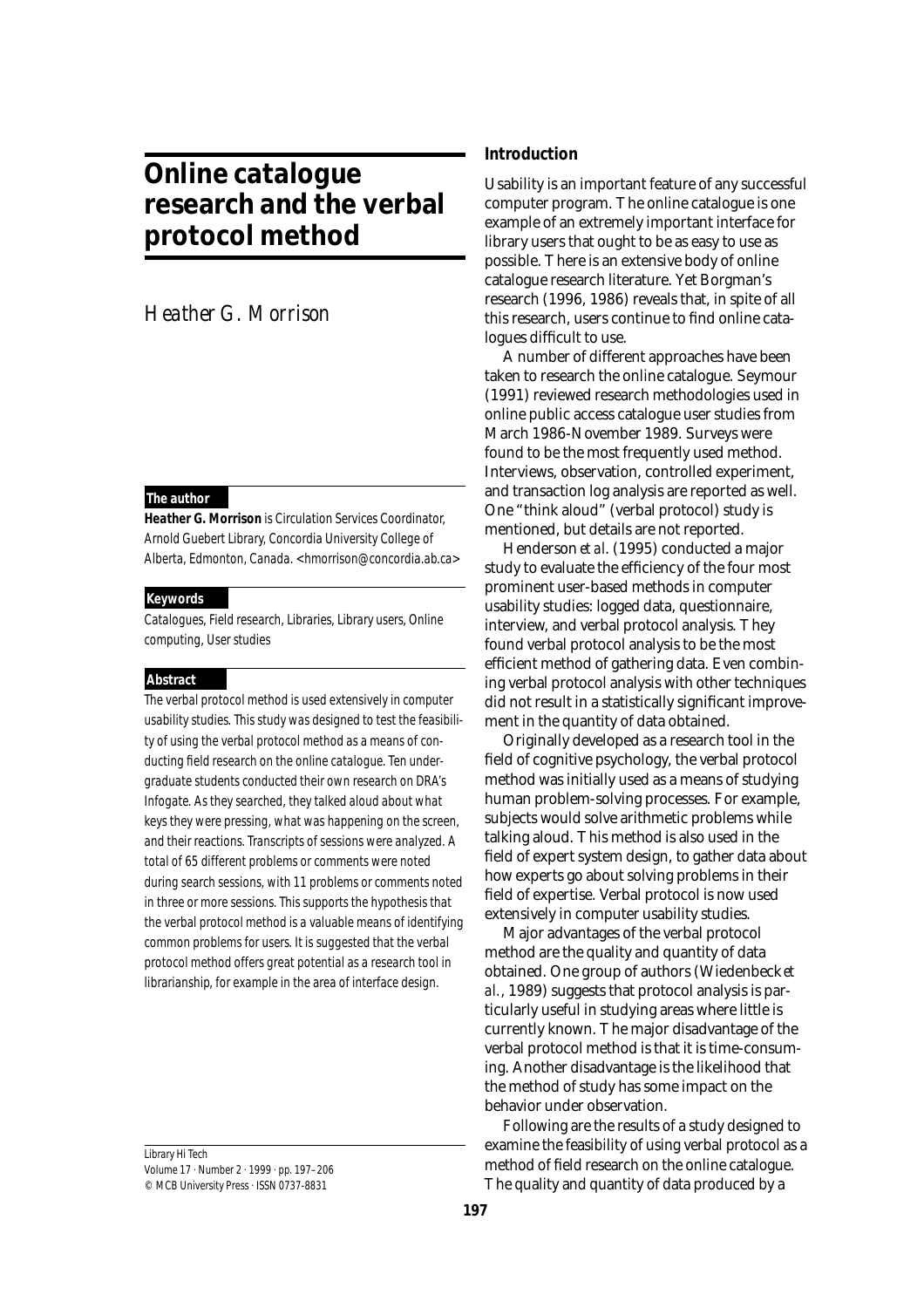study using ten subjects was analyzed. The potential usefulness of the method in online catalogue research is assessed, both as a development tool and as a tool to assist reference librarians in determining the most common problems experienced by users.

#### **Methodology**

The study was conducted at Concordia University College of Alberta, a small undergraduate liberal arts college located in Edmonton, Alberta. Concordia is a member of the NEOS Library Consortium, a group of about 20 academic, government, and health libraries. The consortium shares one online catalogue, which is maintained at the University of Alberta. The NEOS Libraries' Catalogue (sometimes referred to as The GATE) contains over three million titles, of which about 60,000 (or about 2 percent ) belong to Concordia.

The automation platform for the NEOS Libraries' Catalogue is DRA Version 2.5, and the DRA interface used at Concordia is Infogate. DRA offers three options for display of the online catalogue: search everything, search everything but highlight materials in the local collection, and limit to materials in the local collection. The option selected by Concordia is search everything with highlighting of materials in the local collection. The reason for this choice was to balance the needs of Concordia clients to find materials immediately available on the shelves with the needs of Concordia clients to access the wider range of resources available through the NEOS Consortium.

Until recently Concordia's collection was classified using the Dewey Decimal Classification System. About two years ago, new acquisitions began to be catalogued using the Library of Congress Classification system. The library also uses the CODOC classification system for government documents. The majority of the collection is classified with Dewey.

Users of online catalogue stations were asked if they would participate in a study to test the feasibility of the talk aloud method as a means of researching the online catalogue.

An attempt was made to minimize bias in the sample by selecting times to approach potential participants in advance, numbering online catalogue stations, and selecting the order of online catalogue stations at which to approach people

on a rotating basis. Later, the rotating approach was abandoned. The researcher was approaching potential participants after leaving the researcher's office, and it appeared awkward to walk past certain online catalogue stations in order to approach participants at more distant computers. Recruitment attempts also appeared to be less successful when people at closer computers were skipped. At this point (about halfway through the sessions), the researcher decided to follow the same order of approach on each occasion.

Participants conducted their own searches in the privacy of the researcher's office, with the researcher present, while talking aloud about their searches, what keys they were pressing and how they reacted to information on the screen. Search sessions were recorded on audiotape. Brief interviews followed the search sessions. For a detailed script including recruitment procedures, instructions, and questions, see Appendix.

A total of 25 minutes was spent recruiting for eight sessions, or an average of three minutes per session. The number of sessions included in recruitment data is eight rather than ten, because the first two sessions were pilot sessions. A total of 14 people were asked to participate for a total participation rate of 57 percent . One participant approached the researcher at the request of someone who had declined to participate because they had finished their searching for the day. On ten occasions, there was no one available at GATE stations.

Time per session averaged approximately 171 minutes, including recruitment and data analysis:

- recruitment 3 minutes;
- session 23 minutes:
- transcription 69 minutes;
- data analysis (initial) 16 minutes;
- collating data (est.)  $-60$  minutes;
- total time/session: 171 minutes/session.

Characteristics of participants: 60 percent of the participants were female, 40 percent male. At least seven of the ten participants were senior students (second year of university or higher); one was a first year student.

Data analysis involved reviewing transcripts and grouping together similar problems or comments. Problems or comments noted in transcripts of search sessions and in response to interview questions were tabulated separately for comparison purposes.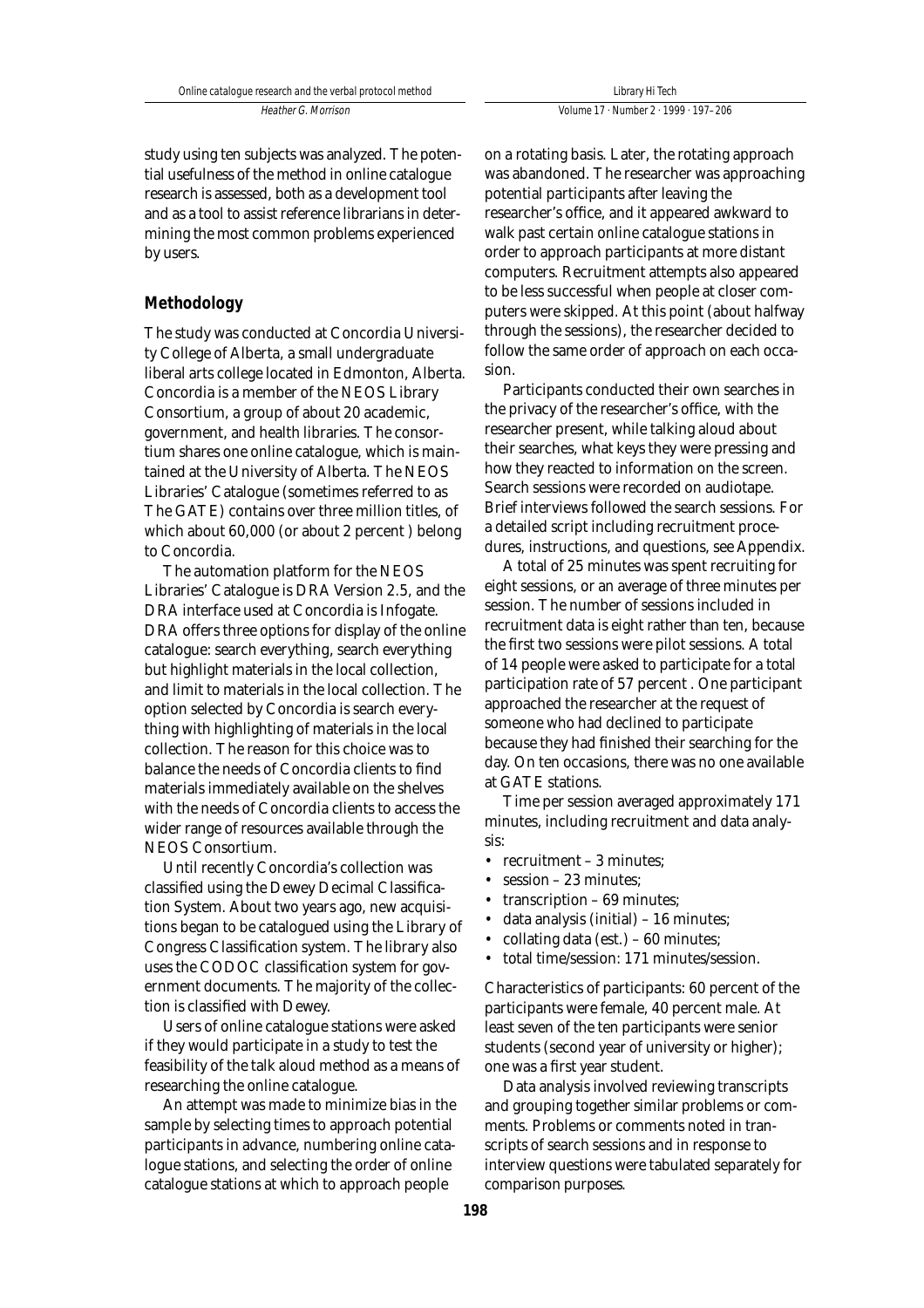## **Results**

## **Problems and comments**

Table I shows the problems and comments noted by researcher in decreasing order of frequency.

## **Interview questions**

In order to compare the number of comments obtained through the search sessions and in response to interview questions, answers to the first four questions relating to the online catalogue have been collated (see Table II).

Library Hi Tech

Volume 17 · Number 2 · 1999 · 197–206

These four questions were:

- (1) During this session, what aspects of the online catalogue did you find were the most problematic?
- (2) During this session, what aspects of the online catalogue did you find were the most attractive?
- (3) Based on your past experiences with the online catalogue, what aspects have you found problematic or attractive?
- (4) Do you have any other comments or questions about the online catalogue?

**Table I** Problems and comments

| Obser- | Number of      |                                                                                                                       |  |
|--------|----------------|-----------------------------------------------------------------------------------------------------------------------|--|
| vation | sessions       | Comment / problem                                                                                                     |  |
| 1      | 5              | Prefer materials available onsite                                                                                     |  |
| 2      | 5              | Difficulty determining which term to use in a subject search                                                          |  |
| 3      | 5              | Find menu or subject index coming down over search results                                                            |  |
| 4      | 4              | Arrowing past where you want to go                                                                                    |  |
| 5      | 3              | Difficulty moving from screen with locations to call number and availability information                              |  |
| 6      | 3              | Subject search results in "no matches" message, participant finds no helpful information                              |  |
| 7      | 3              | Subject search results in a long hit list (161 – 980 hits); one participant satisfied with results, others frustrated |  |
| 8      | 3              | Hot keys / letters (appreciated once participant knew about them)                                                     |  |
| 9      | 3              | Call number questions and comments:                                                                                   |  |
|        |                | • what does it mean when there are letters in front of the call numbers?                                              |  |
|        |                | • man, these numbers are long, eh!                                                                                    |  |
|        |                | • "LB" in call number interpreted as "library"                                                                        |  |
| 10     | 3              | Typing problems                                                                                                       |  |
| 11     | 3              | Periodicals                                                                                                           |  |
|        |                | • wonders whether to search for books or periodicals on a topic                                                       |  |
|        |                | • is it possible to go into periodicals from here?                                                                    |  |
|        |                | • I have no idea what [the professor] means by the journals                                                           |  |
| 12     | 2              | Not sure how to move from title list to locations                                                                     |  |
| 13     | $\overline{2}$ | Difficulty locating items known to be at Concordia                                                                    |  |
| 14     | 2              | Needed help using "limit by location"                                                                                 |  |
| 15     | 2              | Difficulty identifying libraries                                                                                      |  |
| 16     | 2              | List of subject headings and subheadings (or related terms) confuses participant                                      |  |
| 17     | 2              | Uses related term or term that appeared in prior search as a subject search term                                      |  |
| 18     | 2              | Losing information/getting lost when trying to back up                                                                |  |
| 19     | 2              | Spelling problems                                                                                                     |  |
| 20     | 2              | Infogate request function (thought it was turned on, but it wasn't)                                                   |  |
| 21     | 2              | Tried to use mouse in Infogate                                                                                        |  |
| 22     | 2              | Interpreting citations                                                                                                |  |
| 23     | 1              | Excited at seeing something highlighted (would be available at Concordia)                                             |  |
| 24     | 1              | Using highlighting to identify availability at Concordia, even in a long list                                         |  |
|        |                | Antinu                                                                                                                |  |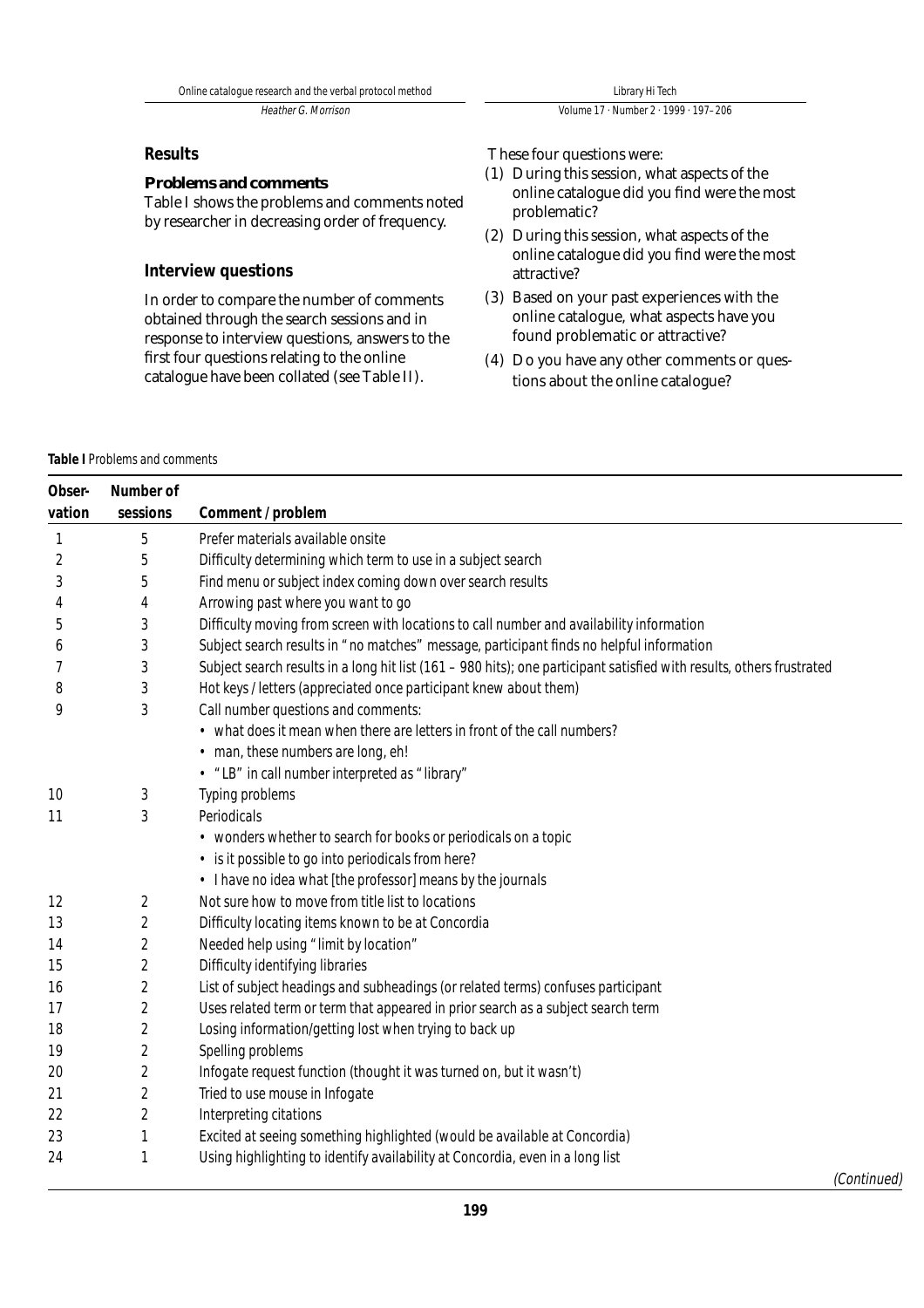| Online catalogue research and the verbal protocol method |  |
|----------------------------------------------------------|--|
|----------------------------------------------------------|--|

Heather G. Morrison

**Table I** 

Library Hi Tech

Volume 17 · Number 2 · 1999 · 197–206

| Obser-<br>vation | Number of<br>sessions | Comment/problem                                                                                                                                                                                                             |
|------------------|-----------------------|-----------------------------------------------------------------------------------------------------------------------------------------------------------------------------------------------------------------------------|
|                  |                       |                                                                                                                                                                                                                             |
| 25               | 1                     | Will inquire at the circulation desk of an off-site library regarding "on order", "order received" and overdue (date due is<br>past) statuses                                                                               |
| 26               | 1                     | Loses interest in item on seeing "on order" status                                                                                                                                                                          |
| 27               | 1                     | "Press down and select locations to give you holdings at other locations" doesn't work (worked when researcher tried<br>later)                                                                                              |
| 28               | 1                     | Pressing line number doesn't work to see locations of an "order received" item                                                                                                                                              |
| 29               | 1                     | Difficulty trying to figure out if other locations have an item                                                                                                                                                             |
| 30               | 1                     | Wonders if "no holdings" message means no holdings in NEOS, not just Concordia                                                                                                                                              |
| 31               |                       | Found a number of titles, but none at Concordia                                                                                                                                                                             |
| 32               | 1                     | Not sure how to figure out which location has a particular volume of a journal                                                                                                                                              |
| 33               | 1                     | Not sure how to interpret volume/issue information                                                                                                                                                                          |
| 34               | 1                     | Mentioned not having materials available onsite as a shortcoming                                                                                                                                                            |
| 35               |                       | Missed periodical holdings                                                                                                                                                                                                  |
| 36               |                       | Using subject search when subject keyword would work                                                                                                                                                                        |
| 37               | 1                     | Assumed a limit of two words in a subject keyword search because three didn't work                                                                                                                                          |
| 38               | 1                     | Subject search results in a lot of irrelevant information                                                                                                                                                                   |
| 39               |                       | Not sure whether to use keyword or subject search                                                                                                                                                                           |
| 40               |                       | Using expert keyword strategy in a keyword search                                                                                                                                                                           |
| 41               | 1                     | Expert keyword search results in no hits although terms used are in the database                                                                                                                                            |
| 42               | 1                     | Finding a call number to browse around on the shelves                                                                                                                                                                       |
| 43               |                       | Quick, successful subject search (subject keyword)                                                                                                                                                                          |
| 44               |                       | Backing up from location to main subject heading didn't work (did work later when researcher tried this)                                                                                                                    |
| 45               | 1                     | Does page down work?                                                                                                                                                                                                        |
| 46               | 1                     | "Arrowing" is very good for one-finger typists                                                                                                                                                                              |
| 47               |                       | Not sure of printing procedures                                                                                                                                                                                             |
| 48               |                       | Printing locations is cool                                                                                                                                                                                                  |
| 49               | 1                     | Press a key, that's good, it's highlighted, it makes you look there first                                                                                                                                                   |
| 50               | 1                     | Disappointing to find books that may be relevant but in a language you cannot understand                                                                                                                                    |
| 51               | 1                     | Found name of an author in a previous search but did not get the call number; came back and searched by author, but did<br>not find the item; searched by other means and found the item; why did it not come up by author? |
| 52               | 1                     | Question about putting a book belonging to another library on hold                                                                                                                                                          |
| 53               | 1                     | Confused when item is not found at all, appears to assume anything in a particular index should be available through the<br>NEOS consortium                                                                                 |
| 54               | 1                     | Uses author search because title is so long (although title is more unique than author)                                                                                                                                     |
| 55               | 1                     | May have abandoned difficult title search due to the influence of the research project                                                                                                                                      |
| 56               | 1                     | Author search, last name only (common name) leads to lots of paging down to find individual author                                                                                                                          |
| 57               |                       | Using publisher information (and keywords, e.g. Congressional in title) to determine which is Canadian information                                                                                                          |
| 58               | 1                     | Frustrated at amount of American information found when looking only for Canadian information                                                                                                                               |
| 59               |                       | Two author records found for a single author                                                                                                                                                                                |
| 60               |                       | Connecting to the GATE is so slow                                                                                                                                                                                           |
| 61               |                       | NEOS online catalogue icon: would never have guessed that this is what it would be called                                                                                                                                   |
| 62               | 1                     | Help: only one participant attempted to use DRA's online help (to figure out how to limit by location), with no success                                                                                                     |
| 63               | 1                     | Options: one participant tried options, which was irrelevant to the search                                                                                                                                                  |
| 64               | 1                     | I've used microfiche before, but I'm not too sure how to use them                                                                                                                                                           |
| 65               | 1                     | Usually goes to the public library, but prof won't allow for this assignment                                                                                                                                                |
|                  | 105                   | Total problems and comments                                                                                                                                                                                                 |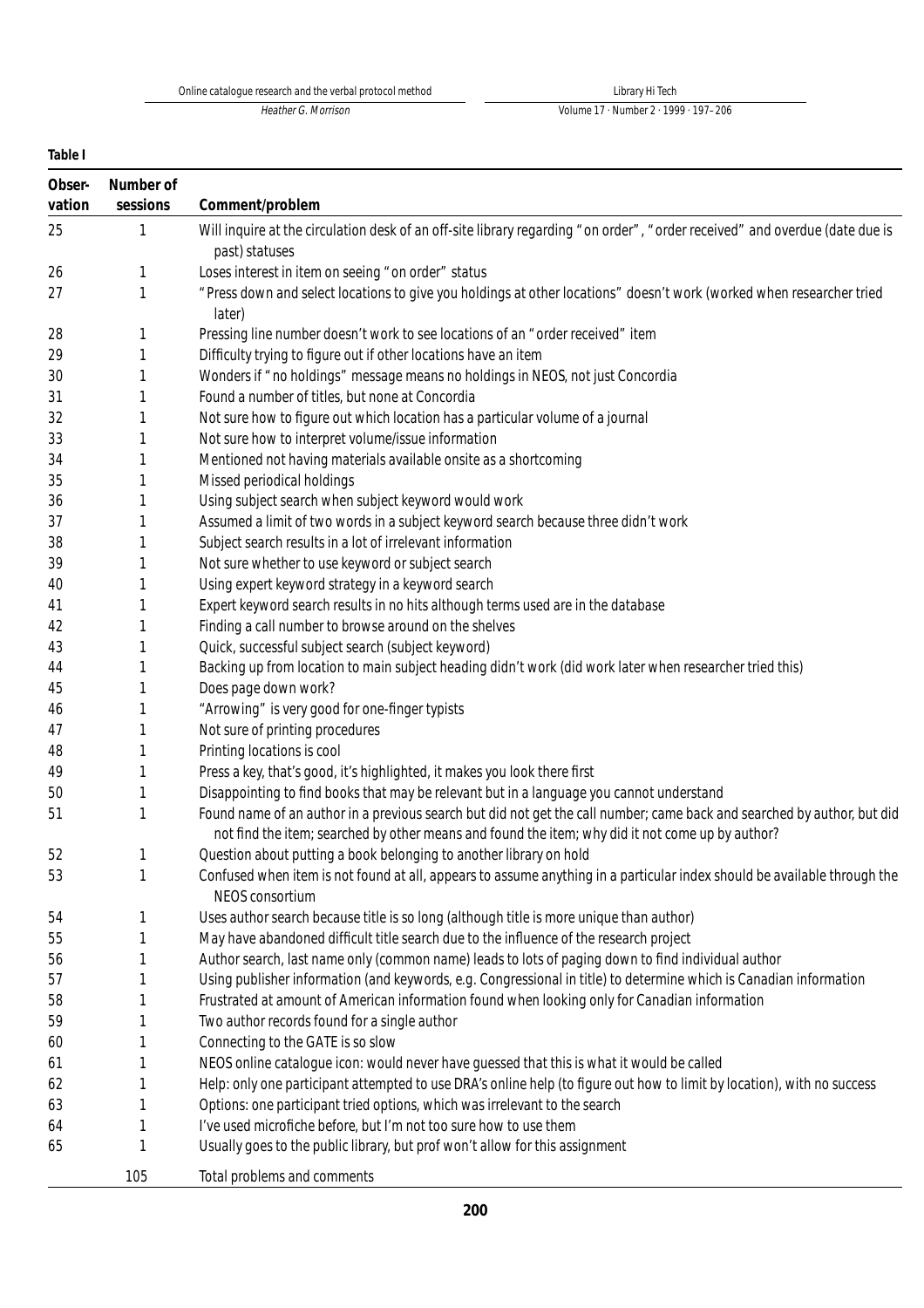Online catalogue research and the verbal protocol method

Heather G. Morrison

Library Hi Tech

Volume 17 · Number 2 · 1999 · 197–206

**Table II** Interview questions

| Obser- | Number of |                                                                                               |
|--------|-----------|-----------------------------------------------------------------------------------------------|
| vation | sessions  | In decreasing order of frequency                                                              |
|        |           | Problems                                                                                      |
| 1      | 6         | Subject terminology - not knowing what terms to use and/or lack of computer assistance, e.g.: |
|        |           | • no matches on subject search and no assistance given                                        |
|        |           | • screen with list of subject headings and subheadings is confusing                           |
| 2      | 5         | Material not available locally                                                                |
| 3      | 2         | Instructions at bottom of screen are:                                                         |
|        |           | • hard to read                                                                                |
|        |           | • easy to ignore                                                                              |
| 4      | 2         | Bringing menu down over results                                                               |
| 5      | 2         | Overshooting with arrow keys                                                                  |
| 6      | 2         | Interpreting citations:                                                                       |
|        |           | • cannot tell if it is an anthology or journal, etc.                                          |
|        |           | • does the word "references" in a citation mean material not available for loan?              |
| 7      | 2         | Whether to use subject or keyword                                                             |
| 8      | 2         | Moving around (up/down, between menus)                                                        |
| 9      |           | Cluttered screen                                                                              |
| 10     | 1         | Request function (on OPAC) is not available                                                   |
| 11     | 1         | Limiting to Canadian information takes time to learn                                          |
| 12     | 1         | Retrieving items in different languages                                                       |
| 13     | 1         | Not finding an item you have found before when you have author information                    |
| 14     | 1         | Trying to figure out which icon to click on to start a search                                 |
| 15     | 1         | Limiting by location could be easier                                                          |
|        |           | Attractive features                                                                           |
| 16     | 7         | Location and/or availability information                                                      |
| 17     | 5         | Fast                                                                                          |
| 18     | 3         | I like the OPAC/it's really good                                                              |
| 19     | 2         | Selection                                                                                     |
| 20     | 2         | Limiting                                                                                      |
| 21     | 2         | Keywords                                                                                      |
| 22     | 2         | Printing: like being able to print results                                                    |
| 23     | 2         | Improvement over older OPAC or card catalogue                                                 |
| 24     | 1         | Highlighting                                                                                  |
| 25     |           | Are you sure you really want to quit option                                                   |
| 26     |           | Backup and forward                                                                            |
| 27     |           | The fact that I could access the book from so many directions                                 |
| 28     |           | Arrow keys                                                                                    |
| 29     |           | Subject keyword                                                                               |
| 30     | 1         | The actual information you get is pretty good                                                 |
|        |           | Other comments                                                                                |
| 31     | 3         | Shortcuts: would like help identifying shortcuts                                              |
| 32     | 1         | Question about how to find a CODOC call number                                                |
|        | 66        | Total problems, attractive features, and other comments about the online catalogue            |

## **Post-search questions**

Question: *Do you have any other comments or questions about this research project?* Four participants had no comments. In three sessions, the

question was not asked. Two participants had positive comments (pretty good, very interesting). One suggested that the researcher mention at the beginning that you'd like the person to kind of talk out their actions, and explain what's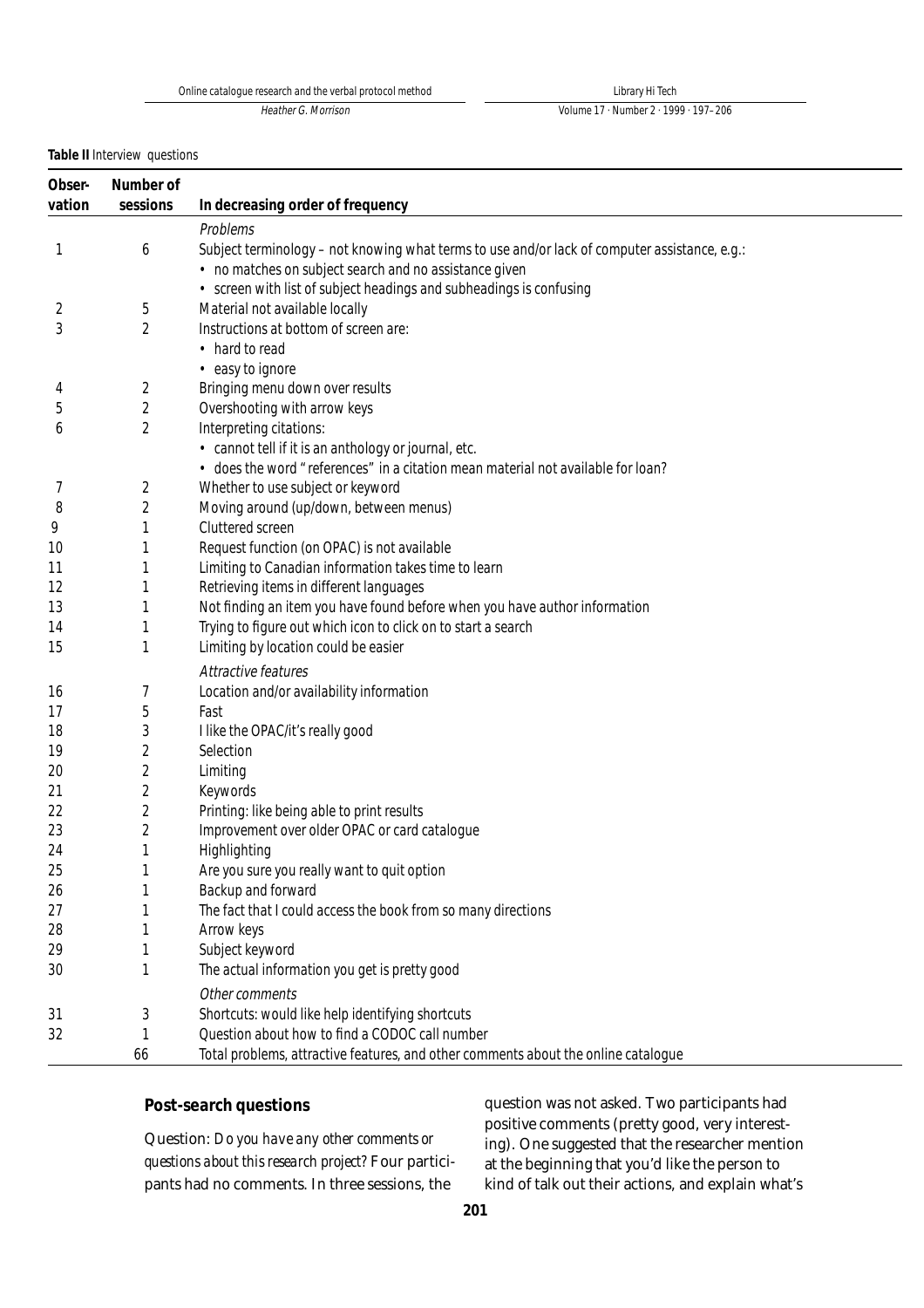Online catalogue research and the verbal protocol method Heather G. Morrison

on the screen. One participant said that you could manage without a practice session.

Question: *Did you find the information you needed?* Five participants answered yes; one participant had found some of the information needed. The question was not asked in four sessions. One participant was definitely having difficulty finding information and was referred to the reference desk. One participant found a few citations, not available at Concordia, but remarked after the session that they knew we had five books on the subject, and where to find them on the shelves.

Question: *Based on the online catalogue the way it is now, is there anything that the library staff could do to help people find what they need in terms of orientation or written guides or…*

## **Comments on orientation or written guides**

Comments on orientation or written guides in decreasing order of frequency are shown in Table III.

## **Discussion**

Participants seemed to find the verbal protocol instructions easy to follow. In the two pilot sessions, participants were given a practice search, but this was abandoned because participants did not find it necessary.

Initially, the plan was to obtain logged data during the sessions as well, in order to compare comments with what was happening on the screen at the time. This was abandoned after the first pilot session. The log from one search session (QVT Terminal) was over 700 pages long. Timing data appeared only at the beginning and end of the session, which would have made it very difficult to match the log and audiotape. Also, the data recorded on audiotape appeared to provide sufficient content to determine what was happening on the screen at any given time.

A greater quantity of data was obtained from the search sessions using the verbal protocol method than from the interview questions. A total of 65 different problems and comments

| Obser   | Number of |                                                                                                                                                                                                                                                                                                                                                              |
|---------|-----------|--------------------------------------------------------------------------------------------------------------------------------------------------------------------------------------------------------------------------------------------------------------------------------------------------------------------------------------------------------------|
| -vation | sessions  | Comment                                                                                                                                                                                                                                                                                                                                                      |
|         | 3         | Forgetting information is a problem (orientation)                                                                                                                                                                                                                                                                                                            |
| 2       | 2         | Never taken one (orientation)                                                                                                                                                                                                                                                                                                                                |
| 3       | 2         | List of subject headings, keywords (written guide)                                                                                                                                                                                                                                                                                                           |
| 4       | 2         | Quick information beside computer:                                                                                                                                                                                                                                                                                                                           |
|         |           | • short note about a number of the convenient options on the online catalogue placed by the computer                                                                                                                                                                                                                                                         |
|         |           | • step-by-step information, with examples, beside the computers                                                                                                                                                                                                                                                                                              |
| 5       | 2         | Important to have reference service available                                                                                                                                                                                                                                                                                                                |
| 6       |           | Orientations are the best here                                                                                                                                                                                                                                                                                                                               |
|         |           | Orientations are good for the first-year students                                                                                                                                                                                                                                                                                                            |
| 8       |           | Orientations are too long                                                                                                                                                                                                                                                                                                                                    |
| 9       |           | Orientations are theoretical / observational rather than hands-on                                                                                                                                                                                                                                                                                            |
| 10      |           | Orientation was disconnected with anything students were doing at the time                                                                                                                                                                                                                                                                                   |
| 11      |           | How to limit by location (written guide)                                                                                                                                                                                                                                                                                                                     |
| 12      |           | Everyone here is available to help you out (so orientation and written guides are not necessary)                                                                                                                                                                                                                                                             |
| 13      |           | Standardized terms among different catalogues/universal system                                                                                                                                                                                                                                                                                               |
| 14      |           | Catalogue that the public library used before the GATE was more user-friendly, although it had less room to expand                                                                                                                                                                                                                                           |
| 15      |           | Some people can figure out the GATE without instruction or written guides                                                                                                                                                                                                                                                                                    |
| 16      |           | What does a call number starting with HV mean?                                                                                                                                                                                                                                                                                                               |
| 17      |           | Proquest is fantastic, and pretty booked upanother of those, or for different subjects, like education (At the time of the<br>study, Concordia had a subscription to Proquest Social Sciences only, with two workstations. This subscription has<br>since been canceled and replaced with the broader subject coverage of Infotrac's Expanded Academic ASAP) |
| 18      |           | Which computer has what?                                                                                                                                                                                                                                                                                                                                     |
|         | 24        | <b>Total comments</b>                                                                                                                                                                                                                                                                                                                                        |

**Table III** Comments on orientation or written guides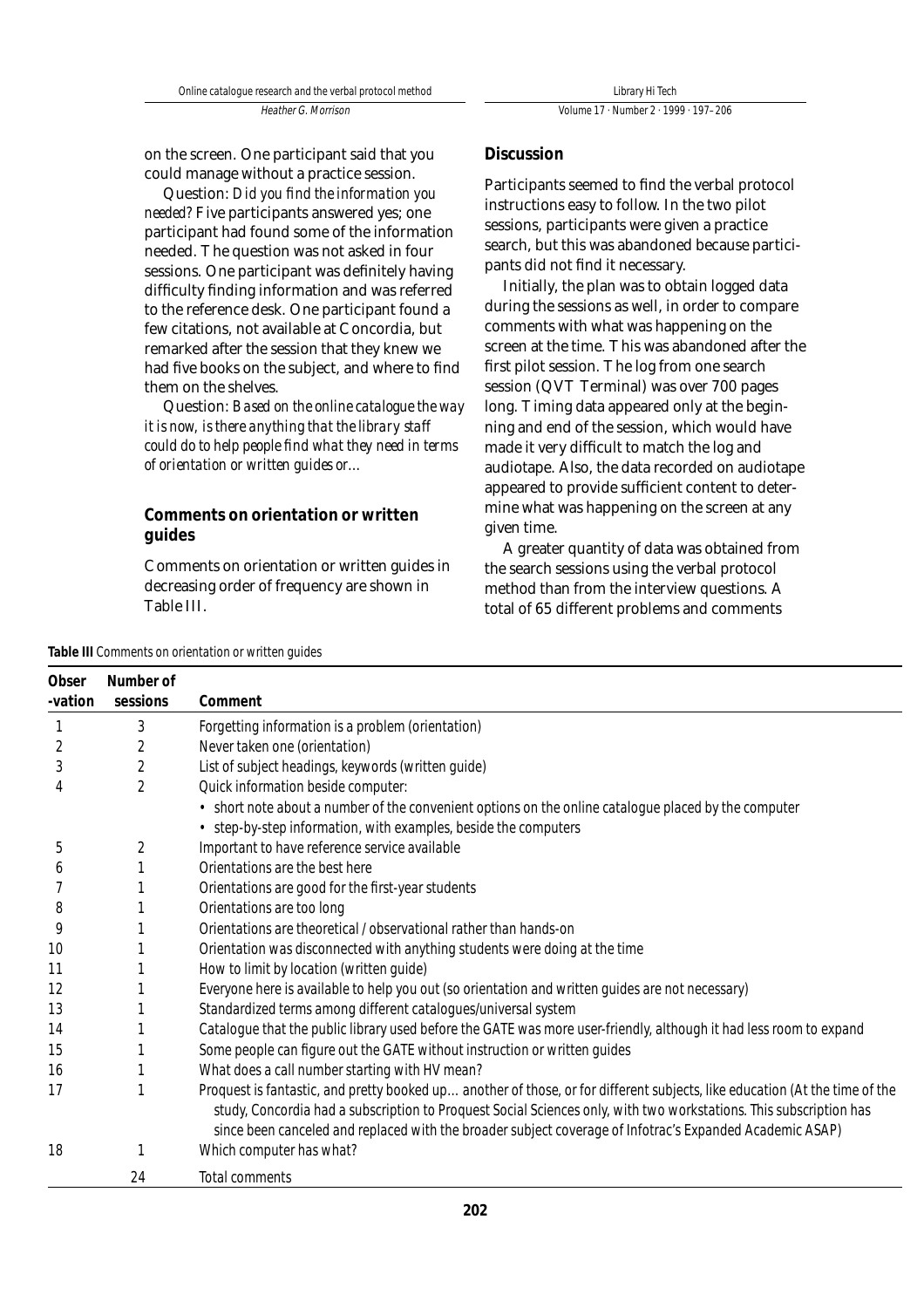were noted based on the search sessions, with a total of 105 problems and comments including repetitions. In contrast, a total of 32 different problems, attractive features, and other comments were counted in response to interview questions about the online catalogue, with a total of 66 problems, attractive features, and comments. This suggests that the verbal protocol method is a richer source of data than interview questions.

Even with this small sample size, 11 problems or comments were noted in three or more of the ten search sessions, suggesting that this method can be useful in determining some of the more common problems experienced by system users. In contrast, only five problems or attractive features were noted in three or more of the ten sessions in response to interview questions on the online catalogue.

There was overlap in the data obtained by both methods. For example, the top two problems or comments noted both during search sessions and in response to interview questions about problems with the online catalogue were the same. These top two comments were a preference for material available onsite and that users found subject searching to be difficult.

Data obtained in the verbal protocol search sessions tended to be more technically detailed than answers to interview questions. This is not surprising. It seems unlikely that people would remember the technical details of a complex problem encountered some time ago. Explaining what is appearing on the screen right at the moment is relatively easy.

Another advantage of this method is that it is possible to determine the effect of a problem on an actual search. Some problems may be minor nuisances while others can be significant obstacles that many individuals could not overcome without help.

The frequency with which a particular problem occurs may or may not be an indication of its importance. For example, the fact that only one participant in this study attempted to use DRA's online Help, and did not find any helpful information, may be significant in itself.

Some of the information obtained through asking interview questions did not overlap data obtained through the verbal protocol search sessions. This was particularly true of attractive features. This suggests that combining both

types of information gathering in this type of study would be more valuable than the verbal protocol method alone.

One potential problem with the approach to recruitment used in this study, approaching people already at PAC stations, is that many of the resulting sessions may have been only partial search sessions. As a result, common problems generally encountered at the beginning of a search may have been missed. This may also have distorted the search session times.

Another difficulty with recruitment encountered in this study could have been avoided. The study was conducted relatively early in the academic semester, when the OPAC stations were less busy. A study conducted during a busier period may have had a lower rate of no one being available to ask to participate.

Results of this study cannot be generalized to the population of Concordia library users as a whole, because of the small and non-random sample.

The presence of the researcher during search sessions and the talk-aloud method *per se* may have had an impact on the searches. For ethical reasons, subjects experiencing difficulties with searches were allowed to ask for assistance. In some cases the researcher provided direction during searches when assistance appeared to be needed, but was not requested. The researcher also asked some probing questions. The presence of the researcher and the researcher's interactions with participants make this a hybrid research method, part verbal protocol, part interview.

The talk aloud method itself may have had some impact on the participants' search strategy. For example, participants may have tried to demonstrate what they considered to be the "correct" method of searching rather than searching in their usual manner.

Further research would be needed to determine the frequency with which problems noted during this study occur. Results of this study may be useful in indicating areas which merit further study. Most of the problems appeared to fall into one of three categories:

- (1) availability and limiting by location;
- (2) subject searching; and
- (3) arrow and keystroke.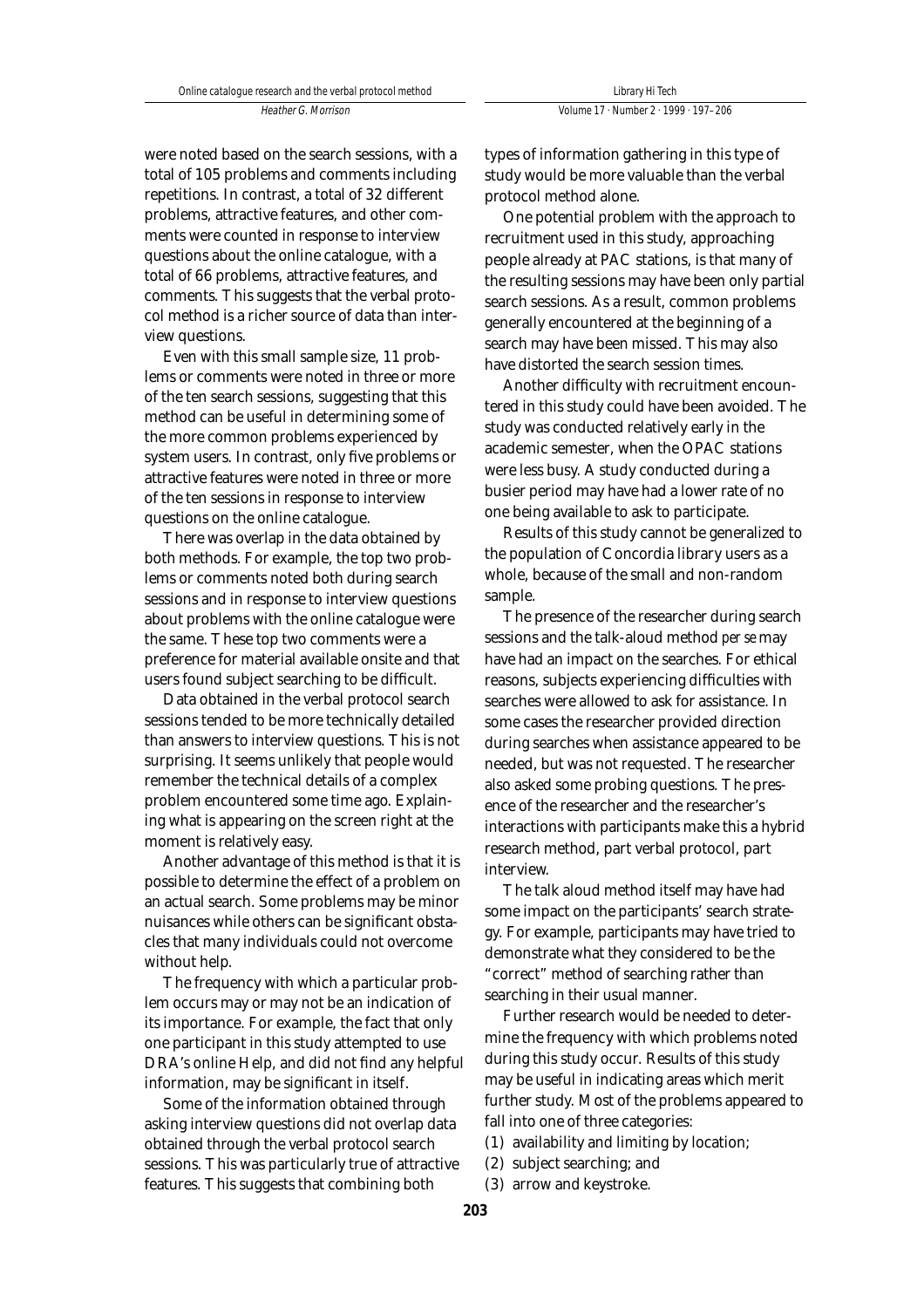One finding that could be relevant to development of online catalogues is that it appears to be very important, at least to this group of subjects, for users to identify easily those materials that are available locally. Although half of the participants indicated a preference for materials available in the local collection, none were aware of DRA's "limit by location" feature. Even those who requested assistance found it difficult to limit by location. Simplifying this task would improve the usefulness of the online catalogue.

Difficulties with subject searching have been noted by a number of researchers. Clear online instructions for users when either no matches or long hit lists are retrieved could be helpful. Signage in the reference area clearly pointing to subject help guides, i.e. The Library of Congress Subject Headings, might alleviate some problems for some users.

Arrowing and keystroke problems might disappear with the next generation of online catalogues based on graphical user interfaces.

#### **Recommendations for Concordia**

Half the participants in this study indicated a preference for materials available onsite, but determining availability and limiting by location were the most common problems identified. This supports the prior belief of Concordia library staff that identifying materials available locally is difficult. One strategy which staff has implemented to minimize this problem is to enhance the browsability of the collection. Signage has been added at the end of ranges listing subject headings for all areas where collection size is significant (more than 50 titles). A collection of pathfinders covers all major subject areas taught at Concordia. Library of Congress major subject headings are posted prominently in the reference area and a list of Dewey subject headings is readily available as well. While this approach may be useful in providing clients with alternative methods of finding materials in the collection, it does not address the main problem, which is that clients want to be able to use the online catalogue to easily identify materials in the local collection.

Setting DRA to limit materials available locally would solve the problems clients have in locating materials available locally, but would

make it somewhat more difficult for clients to identify materials available through the NEOS Consortium.

The importance of having materials available locally may be decreasing as interlibrary loan activity increases. A few years ago, interlibrary loan activity was negligible at Concordia. This was due partly to the lack of delivery mechanisms fast enough to meet the needs of an undergraduate population, and partly due to the availability of a number of high quality research and special libraries in the Edmonton area (e.g. the University of Alberta, government department libraries).

Interlibrary loan activity has increased dramatically in the past few years, primarily as a result of the document delivery agreement within NEOS that guarantees a three-day turnaround time. The merger of circulation and interlibrary loan services and faster delivery service (because of the courier service and the use of Ariel for articles) have both helped to improve the availability of interlibrary loan services during the library's open hours.

This trend is likely to continue to increase as Concordia becomes involved in more resourcesharing agreements, particularly The Alberta Library, which involves public, academic, and regional library systems throughout the province. For example, one of the projects of The Alberta Library is involved in is ensuring that all post-secondary libraries throughout the province have either Relais (large institutions) or Ariel (smaller institutions) workstations for document delivery, thanks to funding provided by Alberta Advanced Education and Career Development. This will make requesting of articles much more convenient and desirable for Concordia's undergraduates. Library instruction sessions now place more emphasis both on teaching students to identify materials available locally and how to place interlibrary loan requests.

It is hoped that DRA's new TAOS operating system, currently under development, will address the difficulty of identifying materials available locally. From the point of view of the client of the small library in a big consortium, it would be ideal if the main screen would include the option of searching the current location only (i.e. Concordia only), the whole NEOS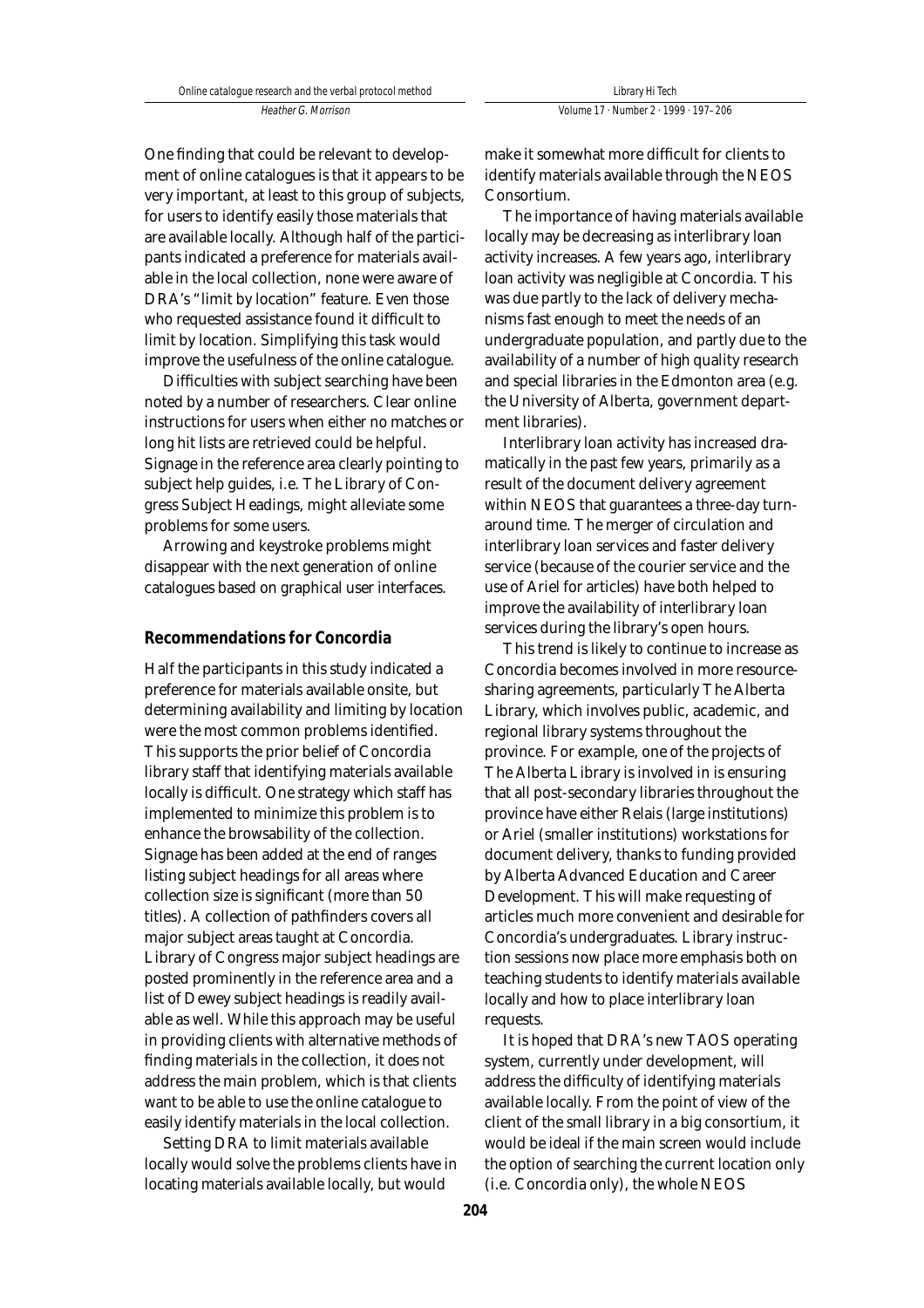database, or other options using Z39.50, as determined by Concordia. Permitting individual locations to set up their own search options would be ideal because even within a consortium, different institutions or groups of institutions, have different licensing arrangements for databases, and different resource-sharing agreements with other agencies.

Arrow and keystroke problems will eventually be eliminated by moving to a Web-based interface. Currently, DRA Web is available to the NEOS Consortium. However, Infogate is preferred at Concordia, because DRA Web does not allow for limiting by location, and Borrower Information has not been made available due to concerns that it does not work correctly. Emphasis has been placed on Infogate only, because although some kinds of searching would be easier on DRA Web, it is believed that the complications of teaching students two different interfaces for the online catalogue would outweigh the benefits. The DRA Web2 interface is expected to be available to the NEOS Consortium by fall of 1999. Concordia staff will evaluate this interface and determine whether to continue emphasizing Infogate or switch to DRA Web2.

## **Suggestions for further research**

The verbal protocol method offers great potential as a research method in a number of areas of librarianship. When designing interfaces, whether for intranets, or customized interfaces for various library databases or products, the verbal protocol method can be used to identify problems for users before the interface is made available to clientele. The verbal protocol method also has potential as a tool for analyzing the research process or the reference interview. Wiedenbeck *et al.*(1989) provide a concise, useful description of how to conduct a verbal protocol study.

## **Conclusion**

The verbal protocol method is a useful means of obtaining data on the online catalogue. A total of 11 problems or comments were noted in three or more of the ten search sessions, in contrast to five problems or attractive features

noted in three or more of the ten sessions in response to interview questions.

Participants find it easy to follow instructions to comment on what keys they are pressing, what they see on the screen, and how they react. These comments make it easy to determine what was happening on the screen when transcribing sessions. When planning a verbal protocol study, allow about three times as much time for the average search session to allow for recruitment, transcription, and data analysis.

This method has a lot of potential applications in librarianship, including interface design, the research process, and the reference interview. Librarians might find this a natural method to use, as it is somewhat similar to conducting a reference interview.

Unlike Henderson *et al*.'s (1995) study, it was found that interview questions provided additional information not obtained through the verbal protocol search sessions. Answers to interview questions could also help to indicate the relative importance of problems to users, i.e. sort out the difference between a common nuisance and a genuine obstacle to research.

The results of this study (remembering the small size of the sample) indicate three main areas of concern for users: identifying what is held locally and what is available, subject searching, and arrowing and keystrokes.

## **References**

- Borgman, C.L. (1986), "Why are online catalogs hard to use? Lessons learned from information retrieval studies", Journal of the American Society for Information Science, Vol. 37 No. 6, pp. 387-400.
- Borgman, C.L. (1996), "Why are online catalogs still hard to use?", Journal of the American Society for Information Science, Vol. 47 No. 7, pp. 493-503.
- Henderson, R.D., Smith, M.C., Podd, J. and Varela-Alvarez, H. (1995), "A comparison of the tour prominent userbased methods for evaluating the usability of computer software", Ergonomics, Vol. 38 No.10, pp. 2030-44.
- Seymour, S. (1991), "Online public access catalog user studies: a review of research methodologies, March 1986-November 1989", Library and Information Science Research, Vol. 13, April-June, pp. 89-102.
- Wiedenbeck, S., Lampert, R. and Scholtz, J. (1989), "Using protocol analysis to study the user interface", Bulletin of the American Society for Information Science, Vol. 15 No. 5, pp. 25-6.